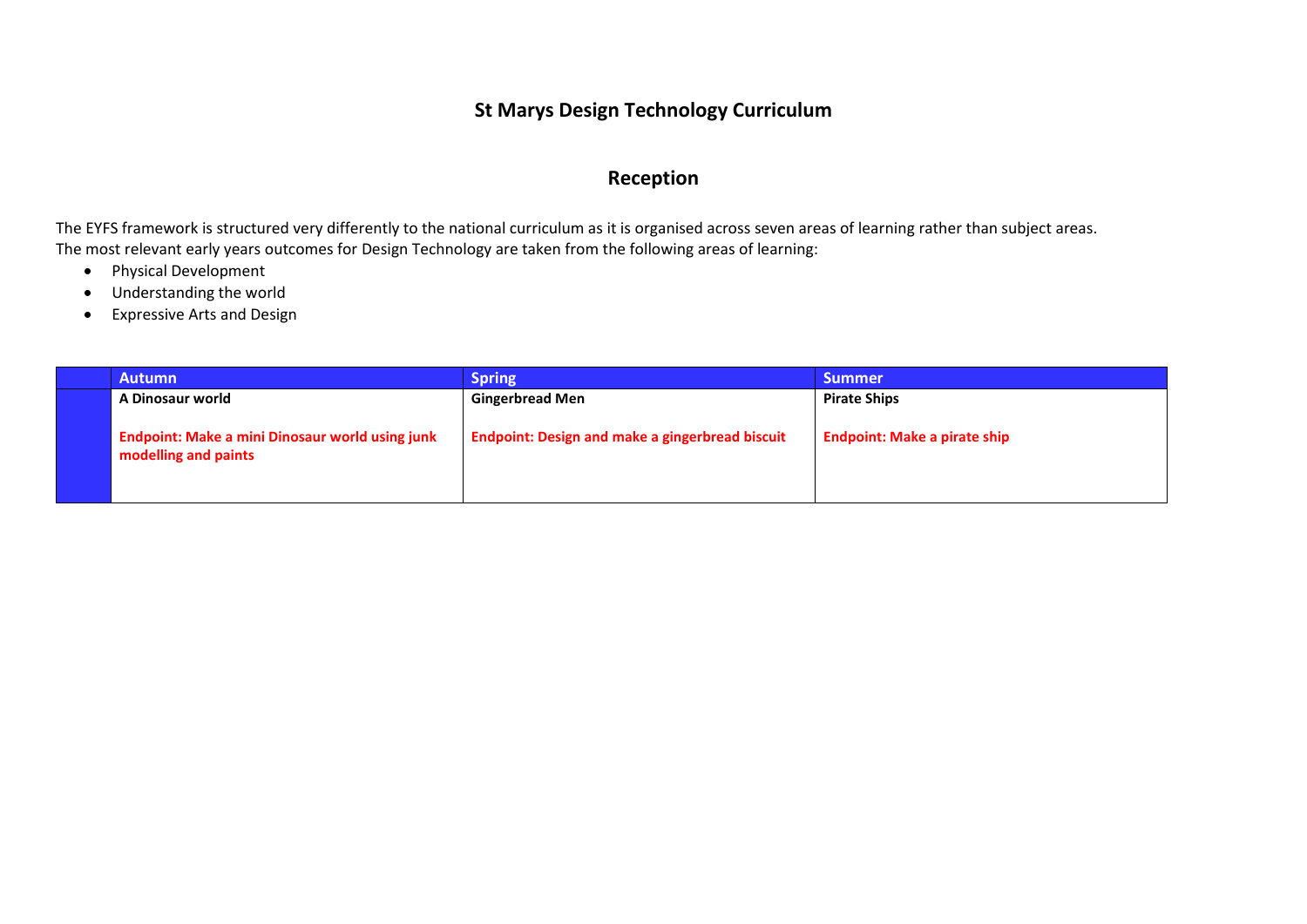### **Infants (Year 1 and 2) Cycle 1**

|              | <b>Autumn</b>                                       | <b>Spring</b>                                          | <b>Summer</b>                                                                                   |
|--------------|-----------------------------------------------------|--------------------------------------------------------|-------------------------------------------------------------------------------------------------|
| <b>CYCLE</b> | Vehicles - Axles and wheels                         | <b>Bunting</b>                                         | <b>Healthy Eating - Dips and Dippers</b>                                                        |
| 1            |                                                     |                                                        |                                                                                                 |
|              | Design:                                             | Design:                                                | Design:                                                                                         |
|              | design purposeful, functional, appealing products   | · design purposeful, functional, appealing products    | · design purposeful, functional, appealing products                                             |
|              | for themselves and other users based on design      | for themselves and other users based on design         | for themselves and other users based on design                                                  |
|              | criteria                                            | criteria                                               | criteria                                                                                        |
|              | · generate, develop, model and communicate          | • generate, develop, model and communicate their       | • generate, develop, model and communicate their                                                |
|              | their ideas through talking, drawing, templates and | ideas through talking, drawing, templates, mock-ups    | ideas through talking.                                                                          |
|              | mock-ups.                                           | and, where appropriate, information and                | Make:                                                                                           |
|              | Make:                                               | communication technology                               | • select from and use a range of tools and                                                      |
|              | • select from and use a range of tools and          | Make:                                                  | equipment to perform practical tasks [for example,                                              |
|              | equipment to perform practical tasks [for example,  | • select from and use a range of tools and             | cutting, chopping]                                                                              |
|              | cutting, shaping, joining and finishing]            | equipment to perform practical tasks [for example,     | • select from and use appropriate healthy                                                       |
|              | • select from and use a wide range of materials     | cutting, shaping, joining by sewing and finishing]     | ingredients, according to their characteristics                                                 |
|              | and components, including construction materials,   | • select from and use a wide range of materials,       | Evaluate:                                                                                       |
|              | according to their characteristics                  | textiles and accessories.                              | • explore and evaluate a range of existing products                                             |
|              | Evaluate:                                           | Evaluate:                                              | • evaluate their ideas and products against design                                              |
|              | • explore and evaluate a range of existing products | • explore and evaluate a range of existing products    | criteria                                                                                        |
|              | • evaluate their ideas and products against design  | • evaluate their ideas and products against design     | Technical knowledge:                                                                            |
|              | criteria<br><b>Technical knowledge:</b>             | criteria<br><b>Technical knowledge:</b>                | • Using the correct tools and appliances safely<br>• Follow safe procedures for food safety and |
|              | • build structures, exploring how they can be made  | • sew using a simple running stitch and using a        | hygiene including personal hygiene                                                              |
|              | stronger, stiffer and more stable                   | smaller stitch to secure components accurately         |                                                                                                 |
|              | • explore and use mechanisms [wheels and axles],    |                                                        | <b>Endpoint: Make a healthy dip and dippers</b>                                                 |
|              | in their products.                                  | <b>Endpoint: Design and make a fabric bunting flag</b> |                                                                                                 |
|              |                                                     |                                                        |                                                                                                 |
|              | <b>Endpoint: Make a vehicle</b>                     |                                                        |                                                                                                 |
|              |                                                     |                                                        |                                                                                                 |
|              |                                                     |                                                        |                                                                                                 |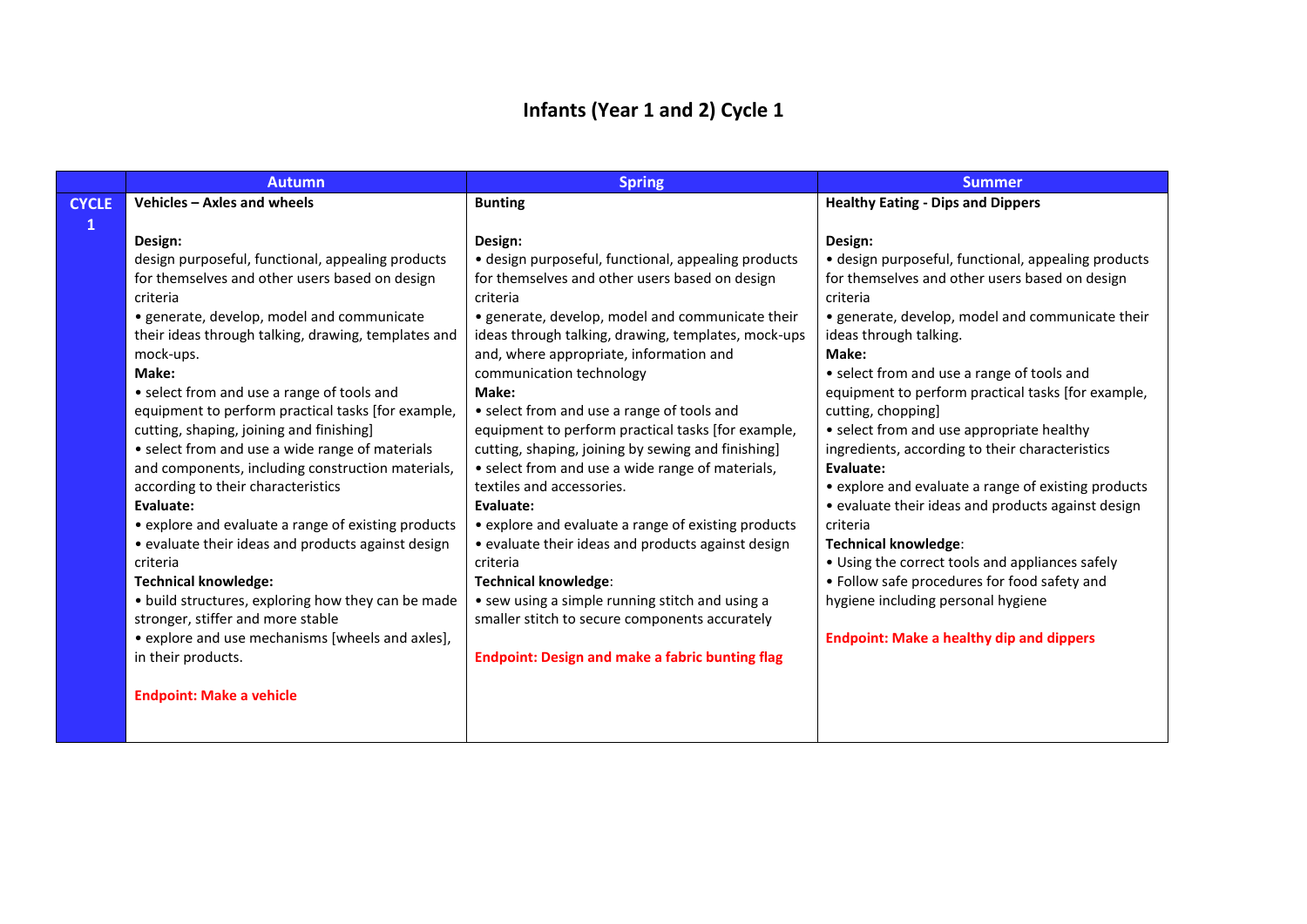### **Infants (Year 1 and 2) Cycle 2**

| · design purposeful, functional, appealing products |
|-----------------------------------------------------|
| for themselves and other users based on design      |
|                                                     |
| • generate, develop, model and communicate their    |
|                                                     |
| • Use the basic principles of a healthy and varied  |
|                                                     |
|                                                     |
| • select from and use a range of tools and          |
| equipment to perform practical tasks [for example,  |
|                                                     |
| • select from and use appropriate healthy           |
| ingredients, according to their characteristics     |
|                                                     |
| • explore and evaluate a range of existing products |
| • evaluate their ideas and products against design  |
|                                                     |
|                                                     |
| • Using the correct tools and appliances safely     |
| • Follow safe procedures for food-safety and        |
|                                                     |
|                                                     |
|                                                     |
|                                                     |
|                                                     |
|                                                     |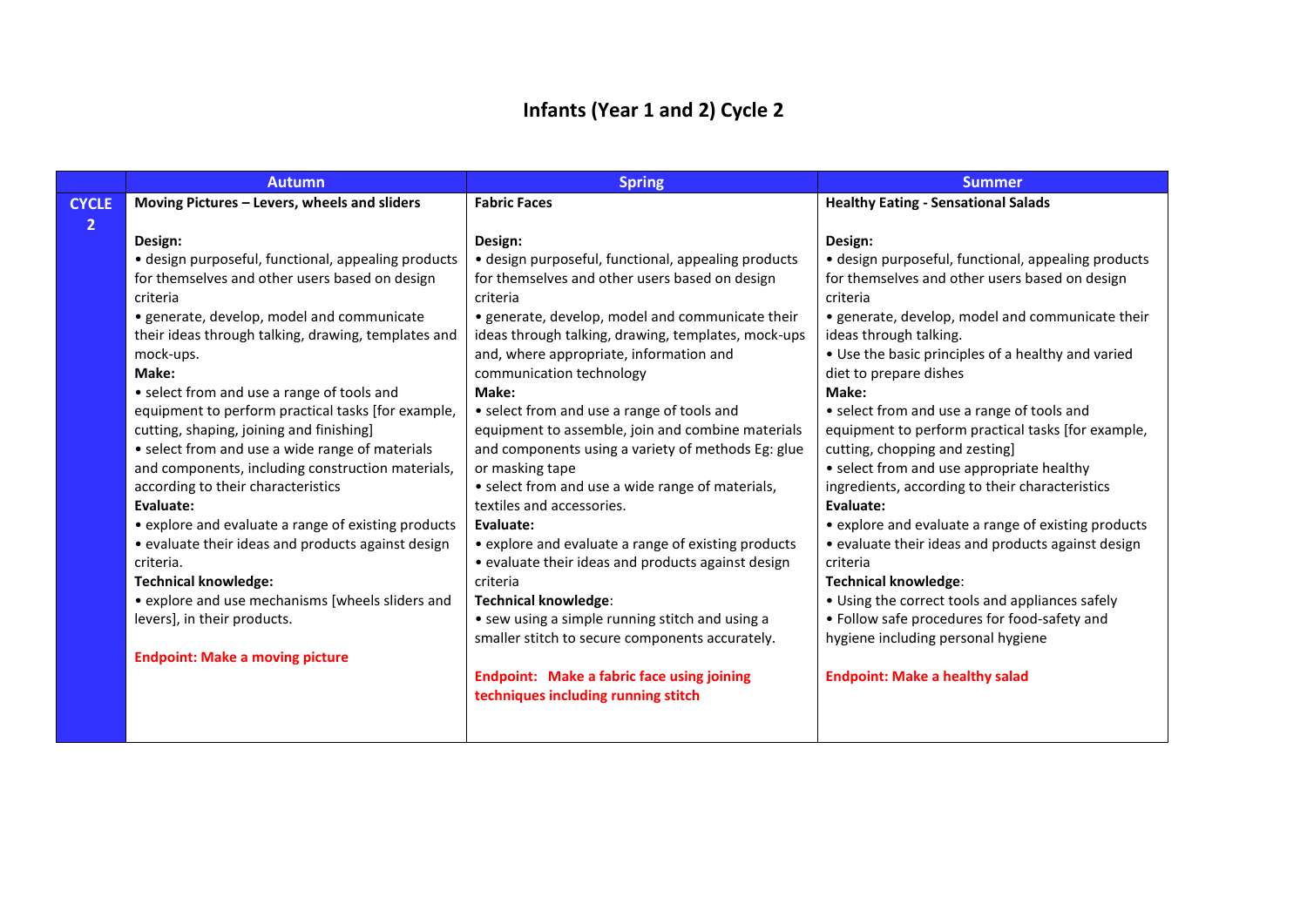## **Lower Juniors (Years 3 and 4) Cycle 1**

|                              | <b>Autumn</b>                                                                                                                                                                                                                                                                                                                                                                                                                                                                                                                                                                                                                                                                                                                                                                                                                                                                                                                                                                                                                                                    | <b>Spring</b>                                                                                                                                                                                                                                                                                                                                                                                                                                                                                                                                                                                                                                                                                                                                                                                                                                                                                                                                                                           | <b>Summer</b>                                                                                                                                                                                                                                                                                                                                                                                                                                                                                                                                                                                                                                                                                                                                                                                                                                                                                                                                                                                                                                                                |
|------------------------------|------------------------------------------------------------------------------------------------------------------------------------------------------------------------------------------------------------------------------------------------------------------------------------------------------------------------------------------------------------------------------------------------------------------------------------------------------------------------------------------------------------------------------------------------------------------------------------------------------------------------------------------------------------------------------------------------------------------------------------------------------------------------------------------------------------------------------------------------------------------------------------------------------------------------------------------------------------------------------------------------------------------------------------------------------------------|-----------------------------------------------------------------------------------------------------------------------------------------------------------------------------------------------------------------------------------------------------------------------------------------------------------------------------------------------------------------------------------------------------------------------------------------------------------------------------------------------------------------------------------------------------------------------------------------------------------------------------------------------------------------------------------------------------------------------------------------------------------------------------------------------------------------------------------------------------------------------------------------------------------------------------------------------------------------------------------------|------------------------------------------------------------------------------------------------------------------------------------------------------------------------------------------------------------------------------------------------------------------------------------------------------------------------------------------------------------------------------------------------------------------------------------------------------------------------------------------------------------------------------------------------------------------------------------------------------------------------------------------------------------------------------------------------------------------------------------------------------------------------------------------------------------------------------------------------------------------------------------------------------------------------------------------------------------------------------------------------------------------------------------------------------------------------------|
| <b>CYCLE</b><br>$\mathbf{1}$ | How do levers, pulleys and gears work?                                                                                                                                                                                                                                                                                                                                                                                                                                                                                                                                                                                                                                                                                                                                                                                                                                                                                                                                                                                                                           | <b>Torches</b>                                                                                                                                                                                                                                                                                                                                                                                                                                                                                                                                                                                                                                                                                                                                                                                                                                                                                                                                                                          | <b>Kites</b>                                                                                                                                                                                                                                                                                                                                                                                                                                                                                                                                                                                                                                                                                                                                                                                                                                                                                                                                                                                                                                                                 |
|                              | <b>Design</b><br>• use research and develop design criteria to design<br>a working shaduf.<br>• generate, develop, model and communicate their<br>ideas through discussion, annotated sketches,<br>cross-sectional and exploded diagrams,<br><b>Make</b><br>• select from and use a wider range of tools and<br>equipment to perform practical tasks including<br>cutting, shaping, joining and finishing accurately.<br>• select from and use a wider range of construction<br>materials according to their functional properties.<br>Evaluate<br>• evaluate their ideas and products against their<br>own design criteria and consider the views of others<br>to improve their work.<br>• understand how key events and individuals in<br>design and technology have helped shape the<br>world.<br><b>Technical knowledge</b><br>• apply their understanding of how to strengthen,<br>stiffen and reinforce more complex structures.<br>• understand and use gears, pulleys, cams, levers<br>and linkages.<br><b>Endpoint: Make an Ancient Egyptian Shaduf</b> | <b>Design</b><br>• use research and develop design criteria to inform<br>the design of functional, appealing torch aimed at a<br>particular individual or group.<br>• generate, develop, model and communicate their<br>ideas through discussion, annotated sketches and<br>diagrams.<br><b>Make</b><br>• select from and use a wider range of tools and<br>equipment to perform practical tasks accurately.<br>• select from and use a wider range of materials and<br>components according to their functional properties<br>and aesthetic qualities.<br>Evaluate<br>• investigate and analyse a range of torches.<br>• evaluate their ideas and products against their<br>own design criteria and consider the views of others<br>to improve their work.<br>• understand how key events and individuals in<br>design and technology have helped shape the world.<br><b>Technical knowledge</b><br>• understand and use a simple electrical circuit.<br><b>Endpoint: Make a torch</b> | <b>Design</b><br>• use research and develop design criteria to inform<br>the design of innovative, functional, appealing kite<br>aimed at a particular individual or group.<br>· generate, develop, model and communicate their<br>ideas through discussion, annotated sketches and<br>diagrams,<br><b>Make</b><br>• select from and use a wider range of tools and<br>equipment to perform practical tasks (for example,<br>cutting, shaping, joining and finishing) accurately.<br>• select from and use a wider range of materials and<br>components according to their characteristics.<br>Evaluate<br>• investigate and analyse a range of existing<br>products.<br>• evaluate their ideas and products against their<br>own design criteria and consider the views of others<br>to improve their work.<br>• understand how key events and individuals in<br>design and technology have helped shape the world.<br><b>Technical knowledge</b><br>• apply their understanding of how to strengthen,<br>stiffen and reinforce structures.<br><b>Endpoint: Make a kite</b> |
|                              |                                                                                                                                                                                                                                                                                                                                                                                                                                                                                                                                                                                                                                                                                                                                                                                                                                                                                                                                                                                                                                                                  |                                                                                                                                                                                                                                                                                                                                                                                                                                                                                                                                                                                                                                                                                                                                                                                                                                                                                                                                                                                         |                                                                                                                                                                                                                                                                                                                                                                                                                                                                                                                                                                                                                                                                                                                                                                                                                                                                                                                                                                                                                                                                              |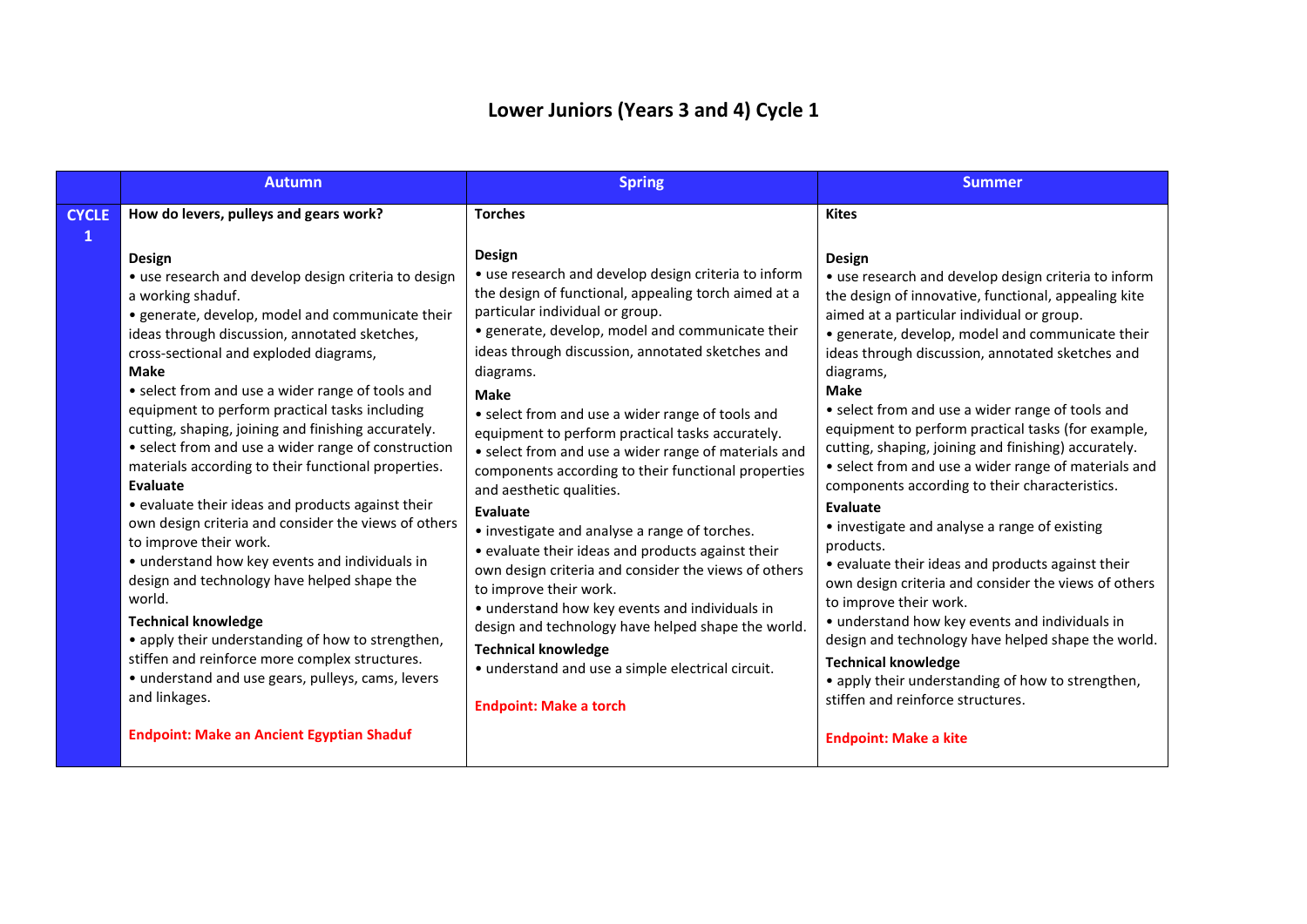## **Lower Juniors (Years 3 and 4) Cycle 2**

|                                | <b>Autumn</b>                                                                                                                                                                                                                                                                                                                                                                                                                                                                                                                                                                                                                                                                                                                    | <b>Spring</b>                                                                                                                                                                                                                                                                                                                                                                                                                                                                                                                                                                                                                                                                           | <b>Summer</b>                                                                                                                                                                                                                                                                                                                                                                                                                                                                                                                                                                                                                                               |
|--------------------------------|----------------------------------------------------------------------------------------------------------------------------------------------------------------------------------------------------------------------------------------------------------------------------------------------------------------------------------------------------------------------------------------------------------------------------------------------------------------------------------------------------------------------------------------------------------------------------------------------------------------------------------------------------------------------------------------------------------------------------------|-----------------------------------------------------------------------------------------------------------------------------------------------------------------------------------------------------------------------------------------------------------------------------------------------------------------------------------------------------------------------------------------------------------------------------------------------------------------------------------------------------------------------------------------------------------------------------------------------------------------------------------------------------------------------------------------|-------------------------------------------------------------------------------------------------------------------------------------------------------------------------------------------------------------------------------------------------------------------------------------------------------------------------------------------------------------------------------------------------------------------------------------------------------------------------------------------------------------------------------------------------------------------------------------------------------------------------------------------------------------|
| <b>CYCLE</b><br>$\overline{2}$ | <b>Boats</b><br>Design                                                                                                                                                                                                                                                                                                                                                                                                                                                                                                                                                                                                                                                                                                           | <b>Perfect Pizzas</b><br><b>Design</b>                                                                                                                                                                                                                                                                                                                                                                                                                                                                                                                                                                                                                                                  | <b>Pencil cases</b><br><b>Design</b>                                                                                                                                                                                                                                                                                                                                                                                                                                                                                                                                                                                                                        |
|                                | • use research and develop design criteria to inform<br>the design of innovative, functional, appealing<br>products that are fit for purpose, aimed at<br>particular individuals or groups.<br>· generate, develop, model and communicate their<br>ideas through discussion, annotated sketches, and<br>diagrams,<br><b>Make</b><br>• select from and use a wider range of tools and<br>equipment to perform practical tasks including<br>cutting, shaping, joining and finishing accurately.<br>• select from and use a range of materials and<br>components according to their characteristics.<br>Evaluate<br>• investigate and analyse a range of existing<br>products.<br>• evaluate their ideas and products against their | • use research and develop design criteria to inform<br>the design of an appealing pizza aimed at a<br>particular individual or group.<br>• generate, develop, model and communicate their<br>ideas through discussion, annotated sketches and<br>diagrams.<br><b>Make</b><br>• select from and use a wider range of tools and<br>equipment to perform practical tasks.<br>• select from a range of healthy ingredients,<br>according to their characteristics.<br><b>Evaluate</b><br>• investigate and analyse a range of existing<br>products.<br>• evaluate their ideas and products against their<br>own design criteria and consider the views of others<br>to improve their work. | • use research and develop design criteria to inform<br>the design of a pencil case<br>· generate, develop, model and communicate their<br>ideas through discussion, annotated sketches,<br>diagrams, prototypes and pattern pieces.<br><b>Make</b><br>• select from and use a range of tools and<br>equipment to perform practical tasks including<br>cutting, shaping, joining and finishing accurately.<br>• select from and use a wider range of materials and<br>components for making and decorating a pencil<br>case.<br>Evaluate<br>• investigate and analyse a range of existing<br>products.<br>• evaluate their ideas and products against their |
|                                | own design criteria and consider the views of others<br>to improve their work.<br><b>Technical knowledge</b><br>• apply their understanding of how to strengthen,<br>stiffen and reinforce more complex structures.<br><b>Endpoint: Make a boat</b>                                                                                                                                                                                                                                                                                                                                                                                                                                                                              | <b>Technical knowledge</b><br>• understand and apply the principles of a healthy<br>and varied diet.<br>• Understand and use tools and equipment safely.<br><b>Endpoint: Make a Pizza</b>                                                                                                                                                                                                                                                                                                                                                                                                                                                                                               | own design criteria and consider the views of others<br>to improve their work.<br><b>Technical knowledge</b><br>• apply their understanding of join textiles securely.<br><b>Endpoint: Make a pencil case</b>                                                                                                                                                                                                                                                                                                                                                                                                                                               |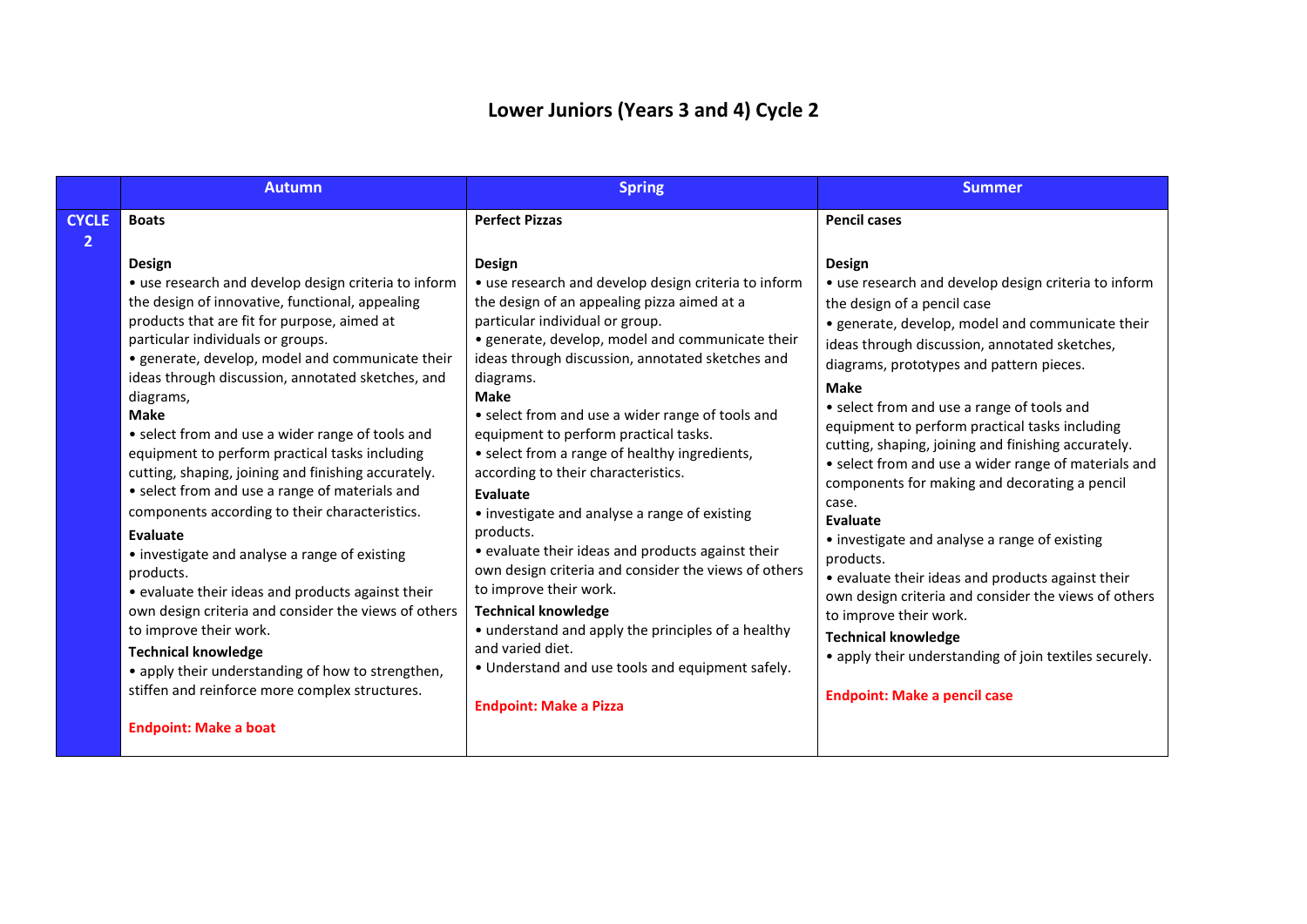# **Upper Juniors (Years 5 and 6) Cycle 1**

|              | <b>Autumn</b>                                                                                                                                                                                                                                                                                                                                                                                                                                                                                                                                                                                                                                                                                                                                                                                                                                                                                                                                                                                                                                                                                                                                                        | <b>Spring</b>                                                                                                                                                                                                                                                                                                                                                                                                                                                                                                                                                                                                                                                                                                                                                                                                    | <b>Summer</b>                                                                                                                                                                                                                                                                                                                                                                                                                                                                                                                                                                                                                                                                                                                                                                                                                                                                                  |
|--------------|----------------------------------------------------------------------------------------------------------------------------------------------------------------------------------------------------------------------------------------------------------------------------------------------------------------------------------------------------------------------------------------------------------------------------------------------------------------------------------------------------------------------------------------------------------------------------------------------------------------------------------------------------------------------------------------------------------------------------------------------------------------------------------------------------------------------------------------------------------------------------------------------------------------------------------------------------------------------------------------------------------------------------------------------------------------------------------------------------------------------------------------------------------------------|------------------------------------------------------------------------------------------------------------------------------------------------------------------------------------------------------------------------------------------------------------------------------------------------------------------------------------------------------------------------------------------------------------------------------------------------------------------------------------------------------------------------------------------------------------------------------------------------------------------------------------------------------------------------------------------------------------------------------------------------------------------------------------------------------------------|------------------------------------------------------------------------------------------------------------------------------------------------------------------------------------------------------------------------------------------------------------------------------------------------------------------------------------------------------------------------------------------------------------------------------------------------------------------------------------------------------------------------------------------------------------------------------------------------------------------------------------------------------------------------------------------------------------------------------------------------------------------------------------------------------------------------------------------------------------------------------------------------|
| <b>CYCLE</b> | <b>Buzzers and games</b>                                                                                                                                                                                                                                                                                                                                                                                                                                                                                                                                                                                                                                                                                                                                                                                                                                                                                                                                                                                                                                                                                                                                             | <b>Designing 3D Mayan Temples (TinkerCad)</b>                                                                                                                                                                                                                                                                                                                                                                                                                                                                                                                                                                                                                                                                                                                                                                    | Automata animal toys (cams)                                                                                                                                                                                                                                                                                                                                                                                                                                                                                                                                                                                                                                                                                                                                                                                                                                                                    |
| $\mathbf{1}$ | Design<br>• use research and develop design criteria to<br>inform the design of an innovative, functional,<br>appealing buzzer game that is fit for purpose,<br>aimed at a particular group<br>· generate, develop, model and communicate their<br>ideas through discussion, annotated sketches,<br>cross-sectional and exploded diagrams, prototypes,<br>pattern pieces and computer-aided design<br><b>Make</b><br>• select from and use a wider range of tools and<br>equipment to perform practical tasks accurately<br>• select from and use a range of materials and<br>components according to their functional<br>properties and aesthetic qualities<br>Evaluate<br>• investigate and analyse a range of existing<br>products<br>• evaluate their ideas and products against their<br>own design criteria and consider the views of<br>others to improve their work<br><b>Technical knowledge</b><br>• how the working characteristics of materials<br>affect the ways they are used<br>· understand how electrical circuits, including<br>those with simple switches, can be used to achieve<br>results that work<br><b>Endpoint: Make a wire loop game</b> | Design<br>• use research and develop design criteria to inform<br>the design of a 3D Mayan Temple.<br>· generate, develop, model and communicate their<br>ideas through discussion, annotated sketches and<br>diagrams.<br><b>Make</b><br>• select from and use a range of tools and<br>techniques with increasing accuracy.<br>Evaluate<br>• evaluate their ideas and products against their<br>own design criteria and consider the views of others<br>to improve their work.<br>• understand how key events and individuals in<br>design and technology have helped shape the world.<br><b>Technical knowledge</b><br>• apply their understanding of computing to<br>program, monitor and control their products.<br>Endpoint: a 3D design of a Mayan Temple using the<br>web-based modelling tool Tinker Cad | <b>Design</b><br>• use research and develop design criteria to inform<br>the design of Automata Animals.<br>· generate, develop, model and communicate their<br>ideas through discussion, annotated sketches and<br>diagrams.<br><b>Make</b><br>• select from and use a wide range of tools and<br>equipment to perform practical tasks [for example,<br>cutting, shaping, joining and finishing], accurately.<br>• select from and use a wide range of materials and<br>components to make a simple cam mechanism<br>according to their functional properties.<br>Evaluate<br>• evaluate their ideas and products against their<br>own design criteria and consider the views of others<br>to improve their work.<br><b>Technical knowledge</b><br>• understand and use a cam mechanism to make a<br>model of an animal move.<br>Endpoint: Make a moving toy animal using a cam<br>mechanism. |